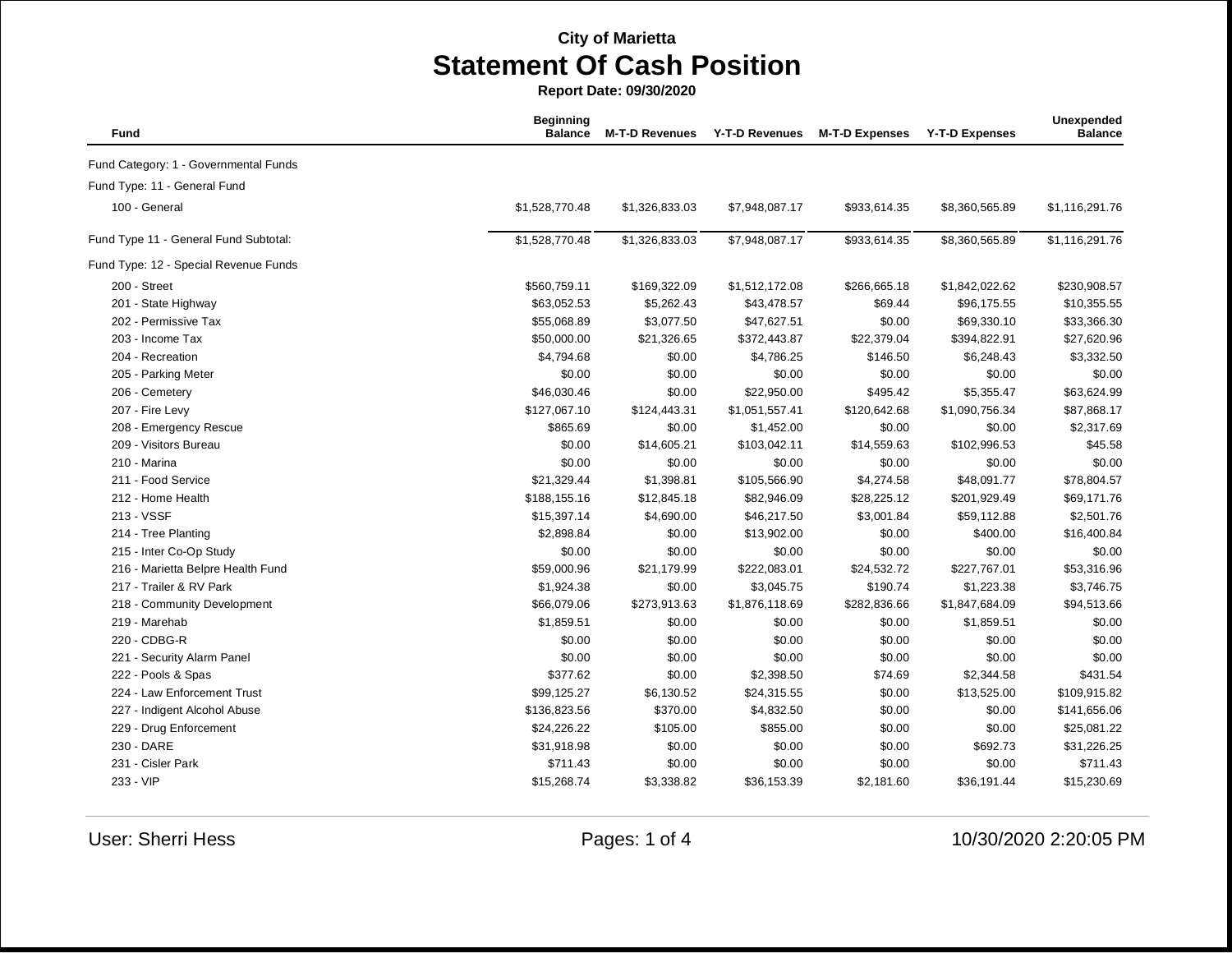**Report Date: 09/30/2020**

| <b>Fund</b>                                    | <b>Beginning</b><br><b>Balance</b> | <b>M-T-D Revenues</b> | <b>Y-T-D Revenues</b> | <b>M-T-D Expenses</b> | <b>Y-T-D Expenses</b> | <b>Unexpended</b><br><b>Balance</b> |
|------------------------------------------------|------------------------------------|-----------------------|-----------------------|-----------------------|-----------------------|-------------------------------------|
| 236 - FEMA                                     | \$0.00                             | \$0.00                | \$0.00                | \$0.00                | \$0.00                | \$0.00                              |
| 239 - Court Computer                           | \$279,369.19                       | \$3,836.32            | \$29,234.08           | \$1,961.87            | \$128,578.83          | \$180,024.44                        |
| 240 - Court Capital                            | \$310,551.55                       | \$12,407.95           | \$103,777.53          | \$9,276.94            | \$79,393.92           | \$334,935.16                        |
| 241 - Utility Line Relocation                  | \$7,571.24                         | \$0.00                | \$0.00                | \$0.00                | \$0.00                | \$7,571.24                          |
| 243 - Domestic Violence                        | \$22,526.97                        | \$0.00                | \$34,429.26           | \$3,627.72            | \$34,150.27           | \$22,805.96                         |
| 246 - Traffic Signals                          | \$0.00                             | \$0.00                | \$0.00                | \$0.00                | \$0.00                | \$0.00                              |
| 249 - Community Corrections                    | \$183.30                           | \$0.00                | \$148,440.00          | \$15,217.15           | \$150,574.96          | (\$1,951.66)                        |
| 250 - Marietta Harbor                          | \$737.95                           | \$0.00                | \$0.00                | \$0.00                | \$0.00                | \$737.95                            |
| 256 - Lazy River                               | \$0.00                             | \$0.00                | \$0.00                | \$0.00                | \$0.00                | \$0.00                              |
| 257 - Gutberlet Armory                         | \$0.00                             | \$0.00                | \$0.00                | \$0.00                | \$0.00                | \$0.00                              |
| 258 - Police Training                          | \$23,004.89                        | \$0.00                | \$0.00                | \$0.00                | \$0.00                | \$23,004.89                         |
| 259 - Home Sewage                              | \$0.00                             | \$0.00                | \$2,999.00            | \$122.37              | \$368.80              | \$2,630.20                          |
| 260 - Utility Conservation                     | \$9,882.10                         | \$0.00                | \$0.00                | \$0.00                | \$0.00                | \$9,882.10                          |
| 261 - Employee Payroll Reserve                 | \$0.00                             | \$0.00                | \$0.00                | \$0.00                | \$0.00                | \$0.00                              |
| 262 - Local Indigent Drivers                   | \$71,832.45                        | \$860.85              | \$11,472.09           | \$1,013.00            | \$15,863.24           | \$67,441.30                         |
| 263 - Recovery-JAG                             | \$0.00                             | \$0.00                | \$0.00                | \$0.00                | \$0.00                | \$0.00                              |
| 264 - Neighborhood Stabilization               | \$0.00                             | \$0.00                | \$0.00                | \$0.00                | \$0.00                | \$0.00                              |
| 265 - Court Security Fund                      | \$2,078.00                         | \$1,101.00            | \$8,155.08            | \$0.00                | \$0.00                | \$10,233.08                         |
| 266 - Court Probation Services                 | \$75,738.43                        | \$14,546.24           | \$116,922.62          | \$13,201.74           | \$154,293.42          | \$38,367.63                         |
| 267 - Court Prob Impr & Incentive              | \$37,185.80                        | \$0.00                | \$209,633.50          | \$21,110.70           | \$159,396.47          | \$87,422.83                         |
| 268 - Integrated Case Mgt Fund                 | \$0.00                             | \$0.00                | \$0.00                | \$0.00                | \$0.00                | \$0.00                              |
| 269 - Parking Lot Fund                         | \$282,189.92                       | \$1,675.00            | \$50,730.00           | \$2,347.65            | \$20,408.13           | \$312,511.79                        |
| 270 - Mtta Comm Center at The Armory           | \$17,180.62                        | \$0.00                | \$22,408.18           | \$1,076.38            | \$26,095.63           | \$13,493.17                         |
| 271 - Gold Star Park Fund                      | \$7,786.33                         | \$0.00                | \$262.50              | \$0.00                | \$3,786.92            | \$4,261.91                          |
| 272 - Start Westward Monument Fund             | \$0.00                             | \$0.00                | \$0.00                | \$0.00                | \$0.00                | \$0.00                              |
| 273 - COVID-19 Health                          | \$0.00                             | \$0.00                | \$19,483.45           | \$3,289.72            | \$9,758.14            | \$9,725.31                          |
| 274 - Mtta Coronavirus Relief Dist Fun         | \$0.00                             | \$130,769.61          | \$392,307.08          | \$0.00                | \$0.00                | \$392,307.08                        |
| 275 - Contact Tracing Fund                     | \$0.00                             | \$0.00                | \$5,000.00            | \$1,902.50            | \$7,449.61            | (\$2,449.61)                        |
| 276 - Marietta CDBG COVID-19                   | \$0.00                             | \$0.00                | \$0.00                | \$8,429.48            | \$8,429.48            | (\$8,429.48)                        |
| Fund Type 12 - Special Revenue Funds Subtotal: | \$2,720,553.51                     | \$827,206.11          | \$6,733,199.05        | \$852,853.06          | \$6,847,077.65        | \$2,606,674.91                      |
| Fund Type: 13 - Debt Service Funds             |                                    |                       |                       |                       |                       |                                     |
| 300 - Bond & Note                              | \$1.53                             | \$444.00              | \$203,850.80          | \$0.00                | \$36,929.00           | \$166,923.33                        |
| Fund Type 13 - Debt Service Funds Subtotal:    | \$1.53                             | \$444.00              | \$203,850.80          | \$0.00                | \$36,929.00           | \$166,923.33                        |
| Fund Type: 14 - Capitol Project Funds          |                                    |                       |                       |                       |                       |                                     |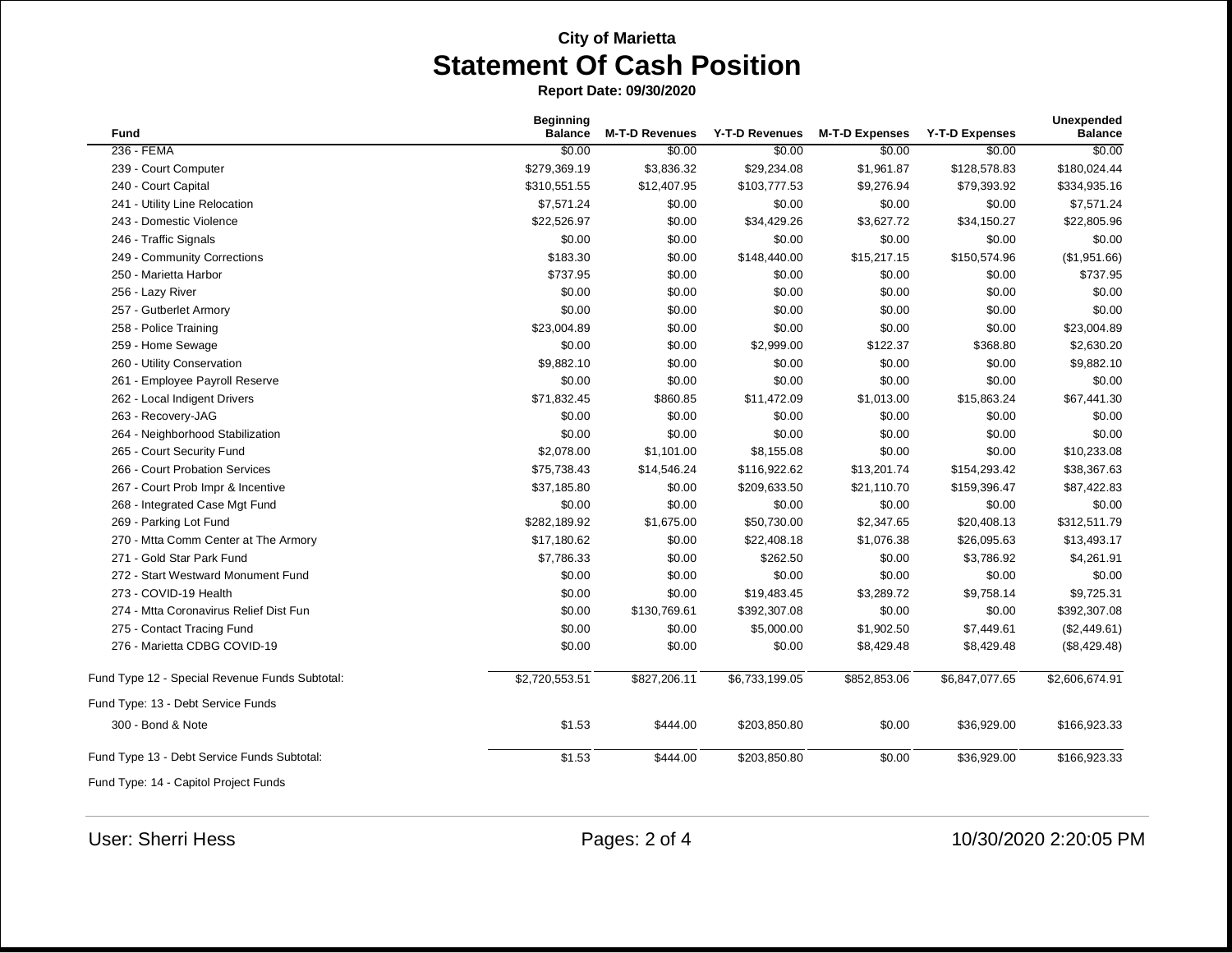**Report Date: 09/30/2020**

|                                                 | <b>Beginning</b> |                       |                 |                       |                       | Unexpended      |
|-------------------------------------------------|------------------|-----------------------|-----------------|-----------------------|-----------------------|-----------------|
| Fund                                            | <b>Balance</b>   | <b>M-T-D Revenues</b> | Y-T-D Revenues  | <b>M-T-D Expenses</b> | <b>Y-T-D Expenses</b> | <b>Balance</b>  |
| 400 - Capital Improvement                       | \$563,593.61     | \$103,792.22          | \$3,980,418.48  | \$23,118.22           | \$4,302,004.93        | \$242,007.16    |
| 406 - Water Construction                        | \$0.00           | \$0.00                | \$0.00          | \$0.00                | \$0.00                | \$0.00          |
| 410 - Bike Path                                 | \$0.00           | \$0.00                | \$0.00          | \$0.00                | \$0.00                | \$0.00          |
| 415 - Access Road                               | \$3,639.00       | \$0.00                | \$0.00          | \$0.00                | \$0.00                | \$3,639.00      |
| 416 - St Rt 7 TIF                               | \$0.00           | \$0.00                | \$0.00          | \$0.00                | \$0.00                | \$0.00          |
| 418 - WW Facilities Up-Grade                    | \$375,522.70     | \$16,250.00           | \$236,296.04    | \$0.00                | \$225,087.66          | \$386,731.08    |
| 419 - Aquatic Center                            | \$0.00           | \$0.00                | \$0.00          | \$0.00                | \$0.00                | \$0.00          |
| 420 - Armory Community Foundation               | \$0.00           | \$0.00                | \$0.00          | \$0.00                | \$0.00                | \$0.00          |
| 421 - 1st Colony TIF                            | \$0.00           | \$62,241.59           | \$124,483.18    | \$62,241.59           | \$124,483.18          | \$0.00          |
| 422 - Water Facilities Upgrade Fund             | \$0.00           | \$89,291.26           | \$383,151.78    | \$89,291.26           | \$383,151.78          | \$0.00          |
| 429 - Armory Cultural Facilities Gym            | \$5,261.00       | \$0.00                | \$0.00          | \$0.00                | \$5,261.00            | \$0.00          |
| 430 - Fire Income Tax Fund .10                  | \$584,797.10     | \$82,408.98           | \$433,386.40    | (\$741.87)            | \$326,648.72          | \$691,534.78    |
| 431 - Street Income Tax Fund .05                | \$48,674.61      | \$24,201.25           | \$199,689.96    | \$0.00                | \$0.00                | \$248,364.57    |
| Fund Type 14 - Capitol Project Funds Subtotal:  | \$1,581,488.02   | \$378,185.30          | \$5,357,425.84  | \$173,909.20          | \$5,366,637.27        | \$1,572,276.59  |
| Fund Category 1 - Governmental Funds Subtotal:  | \$5,830,813.54   | \$2,532,668.44        | \$20,242,562.86 | \$1,960,376.61        | \$20,611,209.81       | \$5,462,166.59  |
| Fund Category: 2 - Proprietary Funds            |                  |                       |                 |                       |                       |                 |
| Fund Type: 21 - Enterprise Funds                |                  |                       |                 |                       |                       |                 |
| 500 - Water                                     | \$3,368,538.99   | \$445,122.53          | \$3,214,637.52  | \$295,595.51          | \$2,465,683.30        | \$4,117,493.21  |
| 501 - Sewer                                     | \$4,848,263.19   | \$468,890.64          | \$3,748,245.13  | \$260,749.58          | \$3,070,767.47        | \$5,525,740.85  |
| 502 - Water Deposit Guarantee                   | \$108,979.88     | \$0.00                | \$0.00          | \$0.00                | \$0.00                | \$108,979.88    |
| 503 - Sanitary Sewer Surplus                    | \$0.00           | \$0.00                | \$0.00          | \$0.00                | \$0.00                | \$0.00          |
| 504 - Sewer Replacement                         | \$715,714.28     | \$0.00                | \$0.00          | \$0.00                | \$0.00                | \$715,714.28    |
| 505 - Water Replacement                         | \$250,000.00     | \$0.00                | \$0.00          | \$0.00                | \$0.00                | \$250,000.00    |
| 506 - Utility Reserve                           | \$0.00           | \$0.00                | \$0.00          | \$0.00                | \$0.00                | \$0.00          |
| Fund Type 21 - Enterprise Funds Subtotal:       | \$9,291,496.34   | \$914,013.17          | \$6,962,882.65  | \$556,345.09          | \$5,536,450.77        | \$10,717,928.22 |
| Fund Category 2 - Proprietary Funds Subtotal:   | \$9,291,496.34   | \$914,013.17          | \$6,962,882.65  | \$556,345.09          | \$5,536,450.77        | \$10,717,928.22 |
| Fund Category: 3 - Fiduciary Funds              |                  |                       |                 |                       |                       |                 |
| Fund Type: 32 - Investment Trust Funds          |                  |                       |                 |                       |                       |                 |
| 750 - Cemetery Trust                            | \$176,926.87     | \$0.00                | \$1,650.00      | \$0.00                | \$0.00                | \$178,576.87    |
| Fund Type 32 - Investment Trust Funds Subtotal: | \$176,926.87     | \$0.00                | \$1,650.00      | \$0.00                | \$0.00                | \$178,576.87    |

User: Sherri Hess **Pages: 3 of 4** 10/30/2020 2:20:05 PM